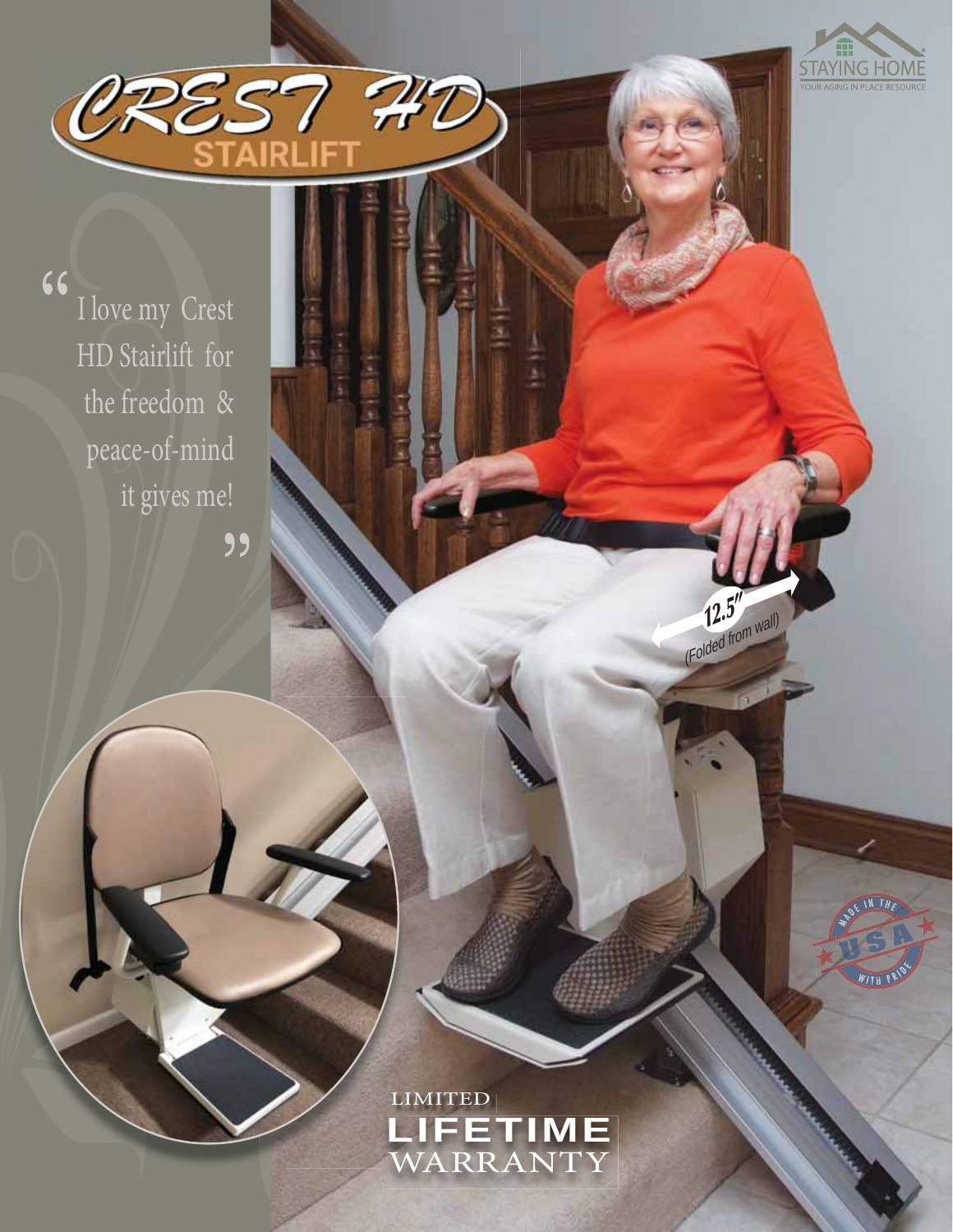







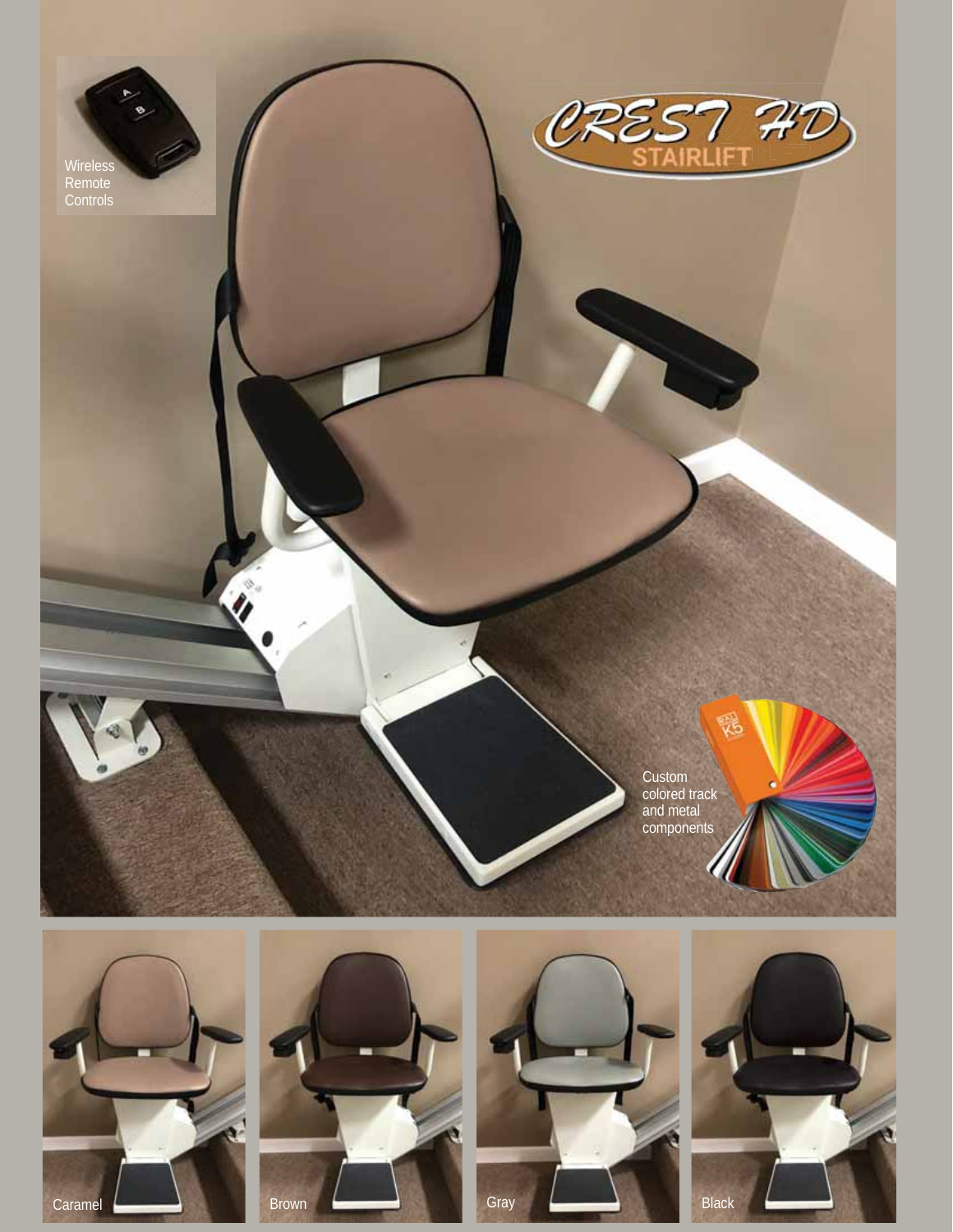



## Features:

- Folds to within 12.5" of the wall
- Attaches to steps, not the wall
- Narrow, low profile track (2.5" tall x 6.5" wide)
- Footrest obstruction sensor with audio beep notification
- Battery power allows up to 20 trips during power outages
- Full length continuous charge system with smart charge technology
- Rocker switch conveniently located on either armrest
- Constant pressure controls
- Wireless remote controls for upper & lower landings
- Chassis mounted installation load switch
- Quickly installs on left or right side of stairway
- Rack and pinion drive with concealed gear rack
- High seat back
- Low-to-the-floor footrest
- 3" to 6" horizontal extension at top landing
- 25 to 45 degree angle applications
- ETL listed ASME A17.5 / B44 and A18.1
- 350 lbs capacity
- Overspeed governor
- Proudly made in the USA!

85 degree 85 degree<br>swivel seat at top landing